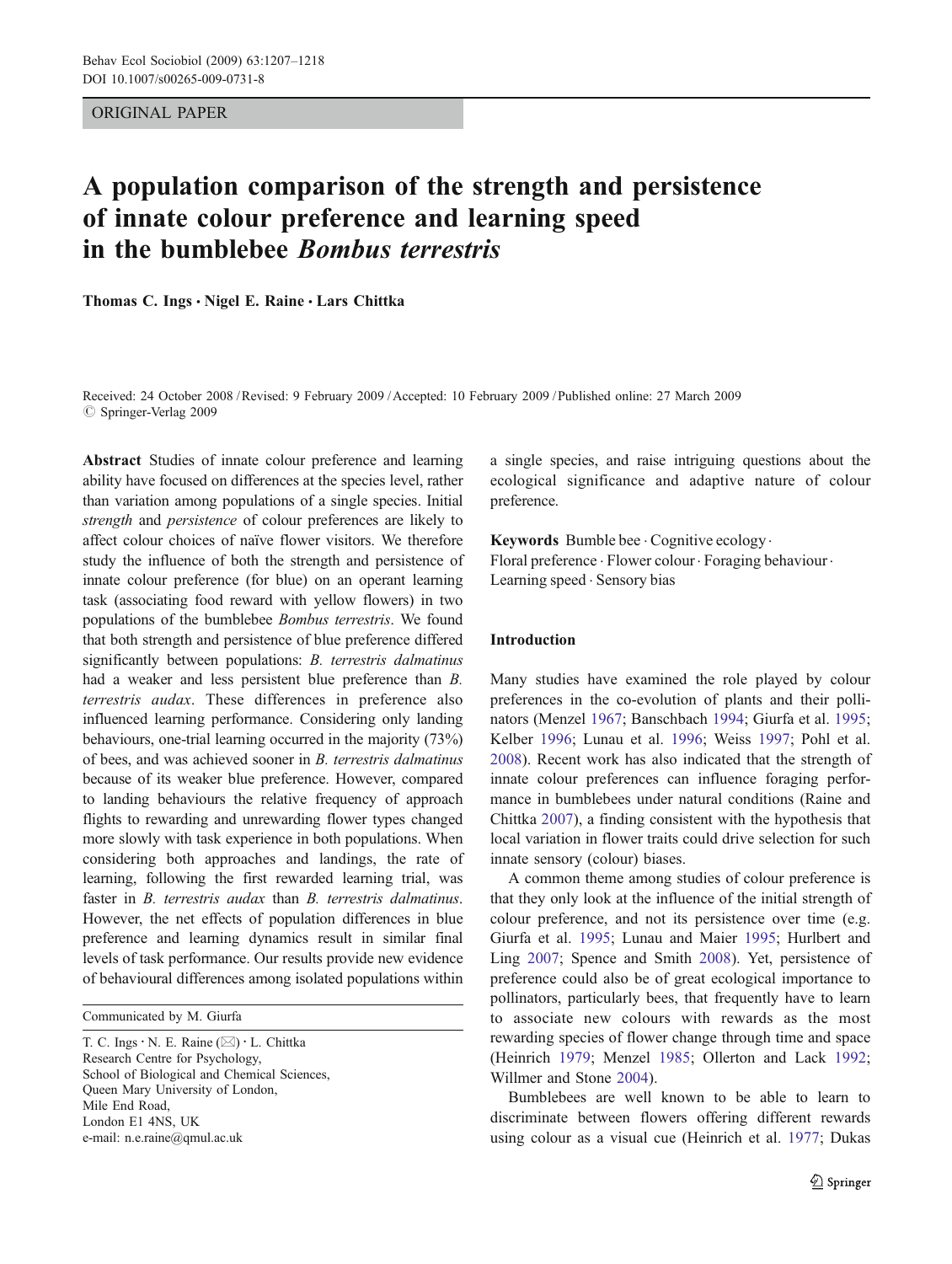and Real [1991;](#page-10-0) Smithson and Macnair [1996](#page-11-0); Gumbert [2000\)](#page-10-0). Furthermore, the speed with which bumblebees learn to visit the most rewarding colour varies significantly among individual bees, colonies (Raine et al. [2006b;](#page-11-0) Raine and Chittka [2008](#page-11-0)) and possibly among populations (Chittka et al. [2004](#page-10-0); Raine et al. [2006a](#page-11-0)). Previous studies have shown that geographically isolated populations (particularly island populations) of Bombus terrestris differ in a number of behavioural and sensory traits (Raine et al. [2006a](#page-11-0); Skorupski et al. [2007\)](#page-11-0). We therefore examine the strength and persistence of colour preferences, and the learning performance of two geographically isolated populations of B. terrestris (Coppée et al. [2008](#page-10-0); Rasmont et al. [2008](#page-11-0)), known to differ in their foraging performance (Ings et al. [2006\)](#page-10-0)—Bombus terrestris dalmatinus (Dalla Torre) from south-eastern Europe and Bombus terrestris audax (Harris) from the UK. We focus specifically on the comparison between commercially bred B. terrestris dalmatinus and wild *B. terrestris audax* because these populations have recently been brought into sympatry through the import of B. terrestris dalmatinus for commercial pollination in the UK; they might therefore compete for similar floral resources and potentially interbreed (Ings et al. [2005;](#page-10-0) Ings et al. [2006;](#page-10-0) Velthuis and van Doorn [2006](#page-11-0)).

## Materials and methods

Fifteen colonies of British B. terrestris audax were reared from nest searching queens collected in and around Greater London during the spring of 2004. Collected queens were kept in a dark room (at 25–28°C and 60% relative humidity) inside bipartite wooden nest boxes  $(28 \times 16 \times$ 11 cm), with male pupae added to encourage them to initiate a colony (for further details see Raine et al. [2006b](#page-11-0)). A total of 21 colonies of B. terrestris dalmatinus were obtained from Koppert Biological Systems (Berkel en Rodenrijs, The Netherlands), nine in 2004 and 12 in 2005. These commercial stocks have been raised over multiple generations from queens caught in Greece and Turkey (Velthuis and van Doorn [2006](#page-11-0)). Rearing protocols for commercial bees remain confidential, but to the best of our knowledge are believed to be very similar to those we used for B. terrestris audax. The learning performance of B. terrestris audax was assessed during the summer of 2004 (17 June to 3 Sept) and that of B. terrestris dalmatinus during the winter of 2004/5 (29 Sept to 9 Feb) and the summer of 2005 (4 to 25 July).

## Data collection

Individual colour preference and learning performance of foraging bees from each colony were measured using an

ecologically relevant associative learning task in which bees had to learn to use floral colour as a predictor of reward (Raine and Chittka [2008](#page-11-0)). The bees are presented with an operant, rather than classical, conditioning paradigm as such trial-and-error learning is more ecologically relevant here when considering how bees use colour cues to choose which flowers to visit when foraging. We presented bees with a foraging environment containing two different coloured flower "species" in a flight arena  $(120 \times 100 \times$ 35 cm) covered with a transparent Plexiglas® lid. Here, bees had to learn to associate yellow (bee green in bee colour space) artificial flowers with rewards (a 15-μl droplet of 50%  $(w/w)$  sucrose solution) and to ignore blue (bee blue) flowers (unrewarding). Bees choosing a rewarding (yellow) flower were judged to be making a correct choice, whilst choosing an unrewarding (blue) flower was deemed to be an error. Test flower colours were selected so that bees had to overcome their unlearned preference for blue, before associating one of their innately less favoured colours (yellow) with reward (Chittka et al. [2004](#page-10-0)). This is a simple associative learning task that bees are able to learn, but the task is sufficiently difficult to reveal variation in learning performance between individuals and colonies (Raine et al. [2006b\)](#page-11-0).

Naïve foragers (i.e. bees that had never encountered real or artificial flowers) were initially pre-trained to forage in the flight arena on 20 rewarded bicoloured flowers  $(24 \times$ 24 mm—half blue (Perspex® Blue 727)/half yellow (Perspex® Yellow 260), with a 15-μl droplet of 50%  $(w/w)$ sucrose solution placed in the centre). Pre-training allows bees to become used to visiting artificial flowers to collect nectar and it enables observers to determine which individuals are motivated foragers suitable for further training. The use of bicoloured flowers ensured that bees had an equal chance of associating both colours (blue and yellow) with rewards. Bees were allowed to forage on the pre-training flowers for at least five (typically 5–10) foraging bouts (i.e. they filled their honey crops and returned to the nest at least five times). Flower rewards were replenished shortly after they had been consumed and the bee had left the flower.

Once a nectar forager had been identified (by completing at least five consecutive foraging bouts) it was then subjected to the training phase. During training, only one bee at a time was ever allowed into the foraging arena where it was presented with 10 yellow, rewarding (containing a 15-μl droplet of 50%  $(w/w)$  sucrose solution) and 10 blue, unrewarding (empty) flowers  $(24 \times 24 \text{ mm})$ , which were distributed at random positions in the arena (Raine et al. [2006b\)](#page-11-0). Flowers of both colours each had a recessed well (depth=2 mm; diameter=4 mm) in the middle of their upper surface. Sucrose solution rewards were pipetted into the wells of yellow flowers. Nearest neighbour flowers in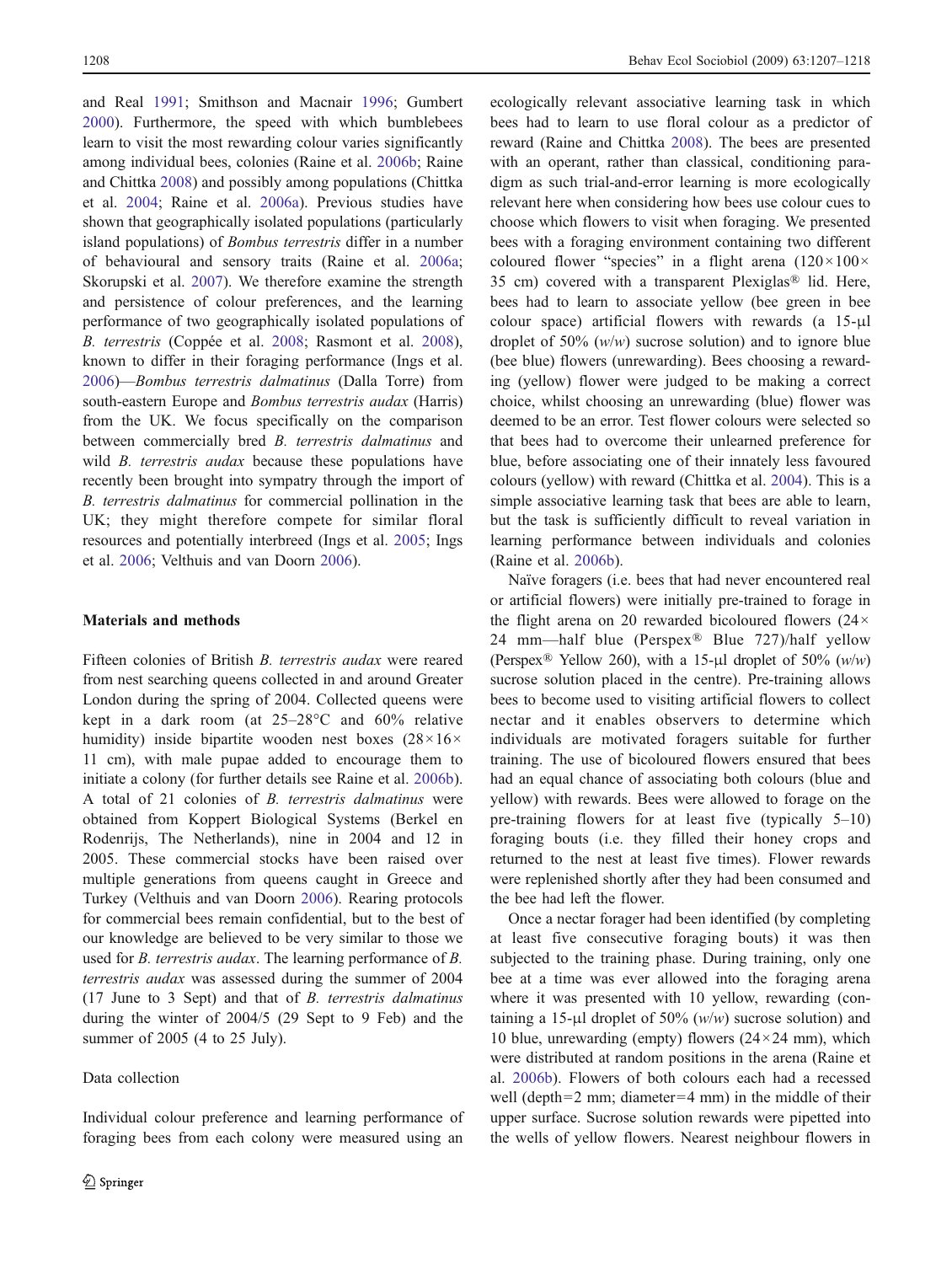the arena were 5–15 cm apart, and the maximum distance between any two flowers was 150 cm. These are typical distances between flowers that a bee would encounter in a mixed species flower patch under natural conditions. Bees were regarded as choosing a flower when they approached to within 2 cm of a flower with their head and antennae oriented towards the flower, or landed on a flower. We deemed landing to indicate that a bee had sampled a flower because it could detect the presence/absence of a sucrose reward by extending its proboscis to feed from the well of the flower (probing) or via chemosensors in its feet (Marshall [1935;](#page-10-0) de Brito Sanchez et al. [2008](#page-10-0)). All flower choices made by a bee were recorded from when it first entered the arena, until it made at least 100 choices starting with the first rewarded learning trial (i.e. the first time it sampled and consumed the sucrose reward on a yellow flower). Training spanned several foraging bouts, and between bouts, artificial flowers were replaced with clean ones (placed in re-randomized positions) to eliminate the potential effects of scent marking and spatial memory on task performance. Controlled illumination for all experiments was provided by high frequency fluorescent lighting (TMS 24F lamps with HF-B 236 TLD ballasts, Philips, The Netherlands, fitted with Activa daylight fluorescent tubes, Osram, Germany) which flicker at ca. 42 KHz—well above the flicker fusion frequency of bees (about 200 Hz, Srinivasan and Lehrer [1984\)](#page-11-0).

## Innate colour preference: strength and persistence

To differentiate colour preferences and learning, we subdivided the choices made during training into two consecutive stages. Stage 1 consisted of all the choices a bee made before its first rewarded learning trial (i.e. the first time a bee probed a rewarding flower). Stage 2, began with the first rewarded learning trial, and consisted of 100 flower choices. The initial strength of colour preference (for blue over yellow) was measured for all individual bees by calculating the proportion of blue flowers they chose (approached or landed on) during stage 1. This proportion represents a measure of their innate "blue preference" (over yellow) because bees had not yet received any positive reinforcement from yellow flowers during stage 1. This strength of preference was used as the starting level for the fitted learning curves (see below). To check that the strength of initial preference did not change appreciably during stage 1, we compared the proportion of blue flowers chosen during the first and last ten choices for all bees making at least 20 unrewarded flower choices before the first reinforced learning trial (138 individuals of B. terrestris audax and 115 of B. terrestris dalmatinus). We found that the proportion of blue flowers chosen changed very little, falling by only  $4.0 \pm 1.3\%$  in B. terrestris audax

and  $1.0 \pm 1.9\%$  in *B. terrestris dalmatinus*. Persistence of blue preference was taken as the total number of landings on blue flowers during stage 1.

## Learning performance

The learning performance of 521 bees (8–15 per colony; Table [1\)](#page-3-0) from 15 *B. terrestris audax* (*n* foragers = 213) and 21 B. terrestris dalmatinus (n foragers = 308) colonies across both stage 1 and 2 was assessed using several complimentary approaches:

# 1. Trial-based learning: landing behaviours

Firstly, we examined overall task performance (i.e. bees' ability to associate yellow flowers with sucrose rewards) using a criterion-based approach. We calculated the number of learning trials required for bees to make 10 consecutive correct choices. We regarded every time a bee landed on either a non-rewarding blue, or rewarding yellow, flower to be a learning trial.

To investigate the learning dynamics from the first reinforced learning trial onwards (stage 2), we compared the number of positive and negative learning trials as a function of all flower choices divided into 10 consecutive bins of 10 choices (all 100 approaches and landing behaviours). For this analysis, landing on yellow flowers was a positive learning trial, while landing on blue flowers was a negative trial.

# 2. Effects of approach flights on learning

As all bees approached more flowers than they landed on, we also investigated changes in approaches to blue and yellow flowers after the first rewarding learning trial (stage 2). The number of approach flights were analysed as a function of all flower choices divided into 10 consecutive bins of 10 choices (all 100 approaches and landing behaviours).

#### 3. Effect of all choices on learning

To examine the role of changes in the number of approaches and landings in the learning process, we considered both of these behaviours simultaneously. In this analysis, both approaches to, and landing on, yellow flowers were considered to be correct choices. Individual learning curves were fitted to the proportion of errors each bee made every 10 flower choices from the first rewarding trial (i.e. during stage 2 of training). The innate blue preference (see above) of individual bees was used as the starting point of the learning curves for bees that made five or more choices prior to the first yellow probe  $(n = 423)$ ; 81%). However, for bees that made fewer than five choices during stage 1 ( $n = 98$ ; 19%), the mean innate blue preference for their colony was used as the starting point of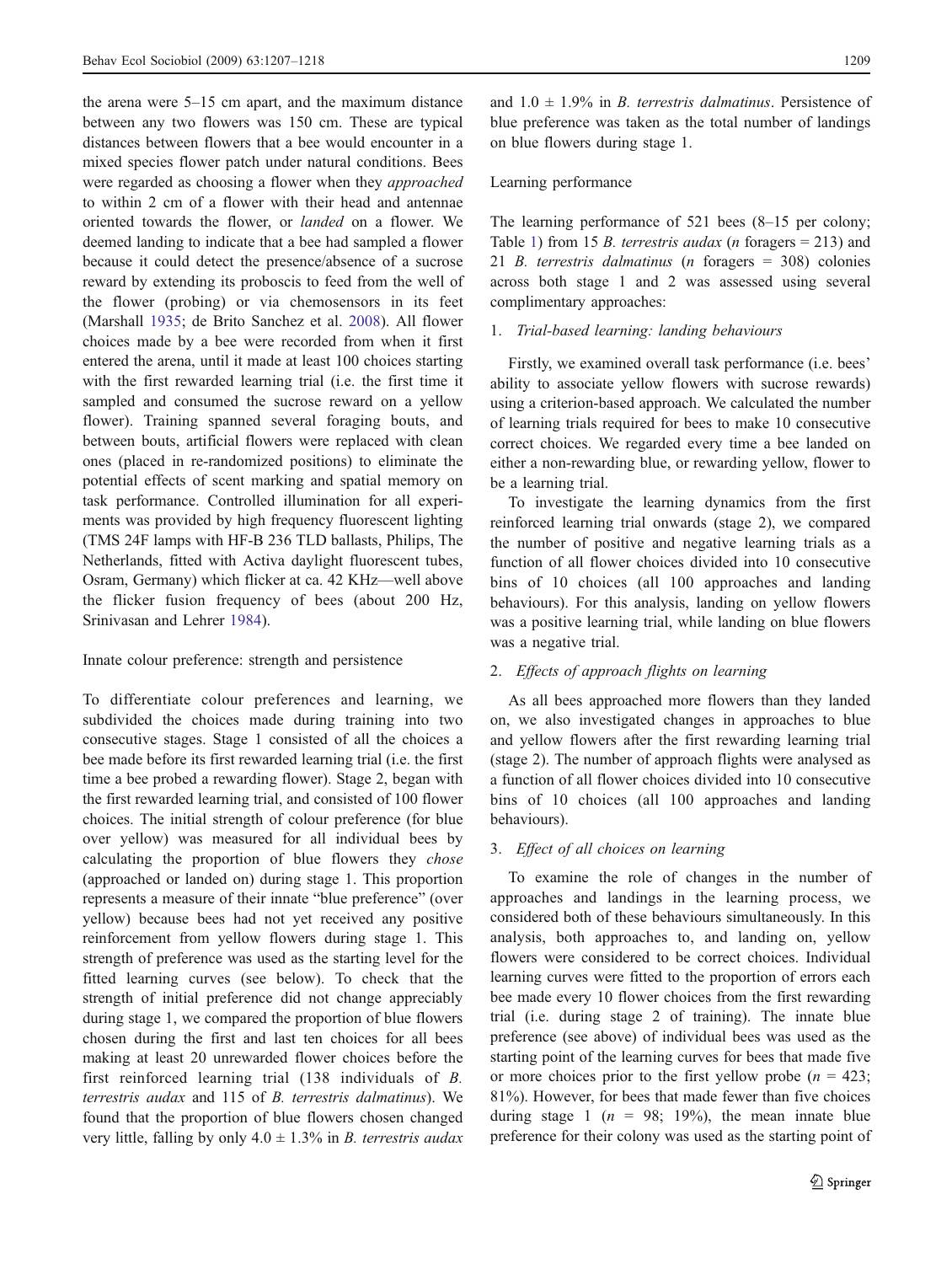<span id="page-3-0"></span>Table 1 Summary of flower choices made during stage 1 (prior to the first rewarded learning trial) and stage 2 (from the first rewarded learning trial onwards) of the training phase

| Population               | Colony          | $\boldsymbol{N}$ | Stage 1           |                |                |                 | Stage 2           |                |                 |                |
|--------------------------|-----------------|------------------|-------------------|----------------|----------------|-----------------|-------------------|----------------|-----------------|----------------|
|                          |                 |                  | <b>Approaches</b> |                | Landings       |                 | <b>Approaches</b> |                | Landings        |                |
|                          |                 |                  | <b>Blue</b>       | <b>Yellow</b>  | Blue           | <b>Yellow</b>   | Blue              | Yellow         | <b>Blue</b>     | Yellow         |
| B. terrestris audax      | A113            | 15               | $36.6 \pm 6.5$    | $2.4 \pm 1.1$  | $3.5 \pm 1.2$  | $0.1 \pm 0.1$   | $19.8 \pm 2.7$    | $26.8 \pm 1.6$ | $0.1 \pm 0.1$   | $53.3 \pm 2.4$ |
|                          | A126            | 8                | $8.1 \pm 2.5$     | $5.9 \pm 2.1$  | $2.1 \pm 1.5$  | $0.5\!\pm\!0.2$ | $12.9 \pm 2.1$    | $42.5 \pm 4.1$ | $0.6 + 0.4$     | $44.0 \pm 4.6$ |
|                          | A142            | 15               | $31.8 \pm 7.0$    | $4.1 \pm 1.9$  | $4.3 \pm 1.4$  | $0.1 \pm 0.1$   | $16.4 \pm 3.1$    | $38.8 \pm 2.5$ | $0.4 + 0.2$     | $44.4 \pm 3.8$ |
|                          | A16             | 15               | $26.3 \pm 4.4$    | $5.6 \pm 2.0$  | $1.4 \pm 1.0$  | $0.1 \pm 0.1$   | $24.3 \pm 2.6$    | $33.0 \pm 2.8$ | $0.2 \pm 0.1$   | $42.5 \pm 3.7$ |
|                          | A163            | 15               | $28.5 \pm 7.5$    | $1.3 \pm 0.7$  | $1.9 + 0.7$    | $0.0 + 0.0$     | $19.8 \pm 2.8$    | $33.9 \pm 1.9$ | $0.8 + 0.4$     | $45.5 \pm 2.7$ |
|                          | $\rm A180$      | 15               | $23.3 \pm 6.1$    | $4.0 \pm 1.4$  | $2.1 \pm 1.1$  | $0.3 \pm 0.1$   | $19.9 \pm 2.3$    | $35.9 \pm 2.3$ | $0.5 \pm 0.3$   | $43.7 \pm 1.6$ |
|                          | A21             | 15               | $29.3 \pm 12.9$   | $4.3 \pm 2.3$  | $1.9 \pm 1.3$  | $0.3 \pm 0.2$   | $15.8 \pm 2.2$    | $40.4 \pm 2.8$ | $0.2 \pm 0.2$   | $43.6 \pm 2.7$ |
|                          | A212            | 15               | $66.5 \pm 19.2$   | $9.4 \pm 5.3$  | $6.5 \pm 2.5$  | $0.2 \pm 0.1$   | $11.6 \pm 1.4$    | $30.2 \pm 2.5$ | $0.6 + 0.3$     | $57.6 \pm 2.4$ |
|                          | A228            | 14               | $42.4 \pm 17.5$   | $7.3 \pm 4.1$  | $2.0 \pm 1.0$  | $0.0\!\pm\!0.0$ | $28.7 \pm 5.0$    | $35.2 \pm 3.2$ | $0.7 + 0.4$     | $35.4 \pm 3.5$ |
|                          | A24             | 12               | $66.1 \pm 8.5$    | $2.0 + 0.5$    | $15.3 \pm 4.0$ | $0.0 + 0.0$     | $19.0 \pm 4.5$    | $24.1 \pm 2.9$ | $2.8 \pm 1.0$   | $54.1 \pm 3.5$ |
|                          | A33             | 15               | $26.9 + 4.8$      | $3.1 \pm 1.1$  | $1.9 + 0.7$    | $0.1 \pm 0.1$   | $15.5 \pm 2.7$    | $30.0 \pm 2.1$ | $0.3 \pm 0.2$   | $54.2 \pm 2.5$ |
|                          | A42             | 15               | $36.5 \pm 9.9$    | $1.3 \pm 0.4$  | $4.9 \pm 2.5$  | $0.1 \pm 0.1$   | $21.5 \pm 1.8$    | $28.1 \pm 1.8$ | $0.9 + 0.4$     | $49.5 \pm 1.9$ |
|                          | A62             | 15               | $26.6 \pm 4.8$    | $5.6 \pm 1.6$  | $3.9 \pm 1.2$  | $0.1 \pm 0.1$   | $23.8 \pm 2.5$    | $44.4 \pm 2.9$ | $3.5 \pm 0.8$   | $28.3 \pm 2.4$ |
|                          | A65             | 15               | $48.3 \pm 9.4$    | $2.3 \pm 1.0$  | $10.7 \pm 3.2$ | $0.1 \pm 0.1$   | $16.0 \pm 2.3$    | $34.5 \pm 2.4$ | $1.5 \pm 0.6$   | $48.0 \pm 2.6$ |
|                          | A99             | 14               | $26.1 \pm 5.7$    | $0.9 + 0.3$    | $6.2 \pm 1.6$  | $0.1 \pm 0.1$   | $16.2 \pm 2.4$    | $33.4 \pm 3.3$ | $2.4 \pm 0.9$   | $48.0 \pm 3.6$ |
| B. terrestris dalmatinus | D1              | 15               | $15.7 \pm 3.1$    | $11.5 \pm 5.1$ | $0.3 \pm 0.1$  | $0.5 \pm 0.3$   | $21.3 \pm 2.9$    | $48.3 \pm 2.4$ | $0.1 \pm 0.1$   | $30.3 \pm 2.4$ |
|                          | D10             | 15               | $15.2 \pm 4.4$    | $8.8 + 2.7$    | $0.6 + 0.2$    | $0.5 \pm 0.2$   | $21.9 \pm 2.4$    | $46.3 \pm 2.7$ | $0.9 + 0.7$     | $30.9 \pm 2.7$ |
|                          | D11             | 14               | $15.8 \pm 5.2$    | $5.7 \pm 1.8$  | $1.0 + 0.6$    | $0.1 \pm 0.1$   | $23.3 \pm 2.5$    | $40.7 \pm 2.3$ | $1.1 \pm 0.4$   | $34.9 \pm 1.4$ |
|                          | D12             | 15               | $10.7 \pm 2.3$    | $4.8 \pm 1.3$  | $0.5 \pm 0.4$  | $0.3 \pm 0.2$   | $20.2 \pm 2.4$    | $35.9 \pm 2.6$ | $0.6 + 0.2$     | $43.3 \pm 3.4$ |
|                          | D13             | 15               | $8.7 \pm 3.0$     | $6.1 \pm 3.3$  | $0.3 \pm 0.3$  | $0.0 + 0.0$     | $13.1 \pm 1.9$    | $40.2 \pm 1.7$ | $0.5 \pm 0.4$   | $46.1 \pm 2.1$ |
|                          | D14             | 14               | $12.9 \pm 3.5$    | $1.1 \pm 0.4$  | $1.4 \pm 0.7$  | $0.5 \pm 0.2$   | $28.6 \pm 3.5$    | $37.1 \pm 1.9$ | $0.6 + 0.4$     | $33.6 \pm 2.7$ |
|                          | D15             | 14               | $14.9 \pm 4.8$    | $5.9 \pm 1.6$  | $0.3 \pm 0.2$  | $0.6 + 0.3$     | $24.0 \pm 3.9$    | $45.4 \pm 1.9$ | $0.3 \pm 0.1$   | $30.4 \pm 3.4$ |
|                          | D16             | 12               | $5.6 \pm 2.9$     | $3.8 \pm 1.6$  | $0.0 + 0.0$    | $0.2 \pm 0.1$   | $23.0 \pm 3.3$    | $38.8 \pm 3.1$ | $0.8\!\pm\!0.4$ | $37.4 \pm 3.0$ |
|                          | D17             | 15               | $22.9 \pm 4.8$    | $5.7 \pm 1.8$  | $0.9 + 0.6$    | $0.3 \pm 0.1$   | $31.6 \pm 3.6$    | $38.2 \pm 2.2$ | $0.3 \pm 0.3$   | $29.9 \pm 2.8$ |
|                          | D18             | 15               | $43.1 \pm 20.6$   | $6.8 + 3.5$    | $2.4 \pm 1.5$  | $0.1 \pm 0.1$   | $27.0 \pm 1.4$    | $39.2 \pm 2.0$ | $1.0 \pm 0.4$   | $32.8 \pm 2.3$ |
|                          | D19             | 15               | $11.5 \pm 3.5$    | $1.3 \pm 0.6$  | $0.3 \pm 0.2$  | $0.0 + 0.0$     | $18.3 \pm 1.8$    | $47.1 \pm 2.2$ | $0.6 + 0.2$     | $34.1 \pm 2.0$ |
|                          | $\rm{D}2$       | 15               | $12.8 \pm 3.5$    | $14.9 \pm 3.8$ | $0.9 + 0.7$    | $0.1 \pm 0.1$   | $14.2 \pm 2.5$    | $55.1 \pm 3.2$ | $0.4 + 0.2$     | $30.3 \pm 2.4$ |
|                          | D20             | 15               | $10.5 \pm 3.2$    | $1.7 \pm 0.9$  | $0.1 \pm 0.1$  | $0.0 + 0.0$     | $34.1 \pm 1.9$    | $34.7 \pm 2.5$ | $0.7 + 0.4$     | $30.5 \pm 1.8$ |
|                          | D21             | 15               | $15.0 \pm 4.0$    | $1.9 + 0.7$    | $0.5 \pm 0.3$  | $0.6 + 0.3$     | $27.9 \pm 3.1$    | $42.9 \pm 2.0$ | $0.0\!\pm\!0.0$ | $29.2 \pm 3.1$ |
|                          | D <sub>22</sub> | 14               | $10.5 \pm 2.8$    | $4.2 \pm 2.2$  | $0.2 + 0.2$    | $0.1 \pm 0.1$   | $16.9 \pm 2.4$    | $45.7 \pm 1.7$ | $0.1 \pm 0.1$   | $37.2 \pm 3.1$ |
|                          | D <sub>3</sub>  | 15               | $18.7 \pm 3.1$    | $18.7 \pm 4.1$ | $0.1 \pm 0.1$  | $0.1 \pm 0.1$   | $9.5 \pm 1.2$     | $60.6 \pm 2.1$ | $0.0 + 0.0$     | $29.9 \pm 2.0$ |
|                          | D <sub>4</sub>  | 15               | $5.2 \pm 1.2$     | $5.0 \pm 2.2$  | $0.2 \pm 0.1$  | $0.1 \pm 0.1$   | $9.0 \pm 1.6$     | $53.5 \pm 2.9$ | $0.1 \pm 0.1$   | $37.4 \pm 2.8$ |
|                          | D <sub>5</sub>  | 15               | $12.5 \pm 3.7$    | $15.4 \pm 4.0$ | $0.3 \pm 0.3$  | $0.5 \pm 0.2$   | $15.1 \pm 2.6$    | $54.7 \pm 1.7$ | $0.8 + 0.4$     | $29.4 \pm 2.6$ |
|                          | D <sub>6</sub>  | 15               | $13.2 \pm 3.3$    | $9.4 \pm 4.5$  | $0.0 + 0.0$    | $0.3 \pm 0.2$   | $25.9 \pm 2.6$    | $48.7 \pm 2.2$ | $0.1 \pm 0.1$   | $25.3 \pm 2.2$ |
|                          | D <sub>8</sub>  | 15               | $17.5 \pm 4.3$    | $9.4 \pm 3.3$  | $0.9 + 0.7$    | $0.2 \pm 0.1$   | $20.7 \pm 2.8$    | $47.8 \pm 2.4$ | $0.1 \pm 0.1$   | $31.4 \pm 2.2$ |
|                          | D <sub>9</sub>  | 15               | $8.1 \pm 2.0$     | $3.7 \pm 1.5$  | $0.5 \pm 0.2$  | $0.7 \pm 0.3$   | $19.5 \pm 1.8$    | $44.3 \pm 2.3$ | $0.2 \pm 0.1$   | $36.1 \pm 2.5$ |
| B. terrestris audax      |                 |                  | $35.3 \pm 2.7$    | $3.9 \pm 0.6$  | $4.5 \pm 0.5$  | $0.1\!\pm\!0.0$ | $18.9 \pm 0.8$    | $33.9 \pm 0.7$ | $1.0 \pm 0.1$   | $46.1 \pm 0.9$ |
| B. terrestris dalmatinus |                 |                  | $14.4 \pm 1.3$    | $7.0 \pm 0.7$  | $0.6 \pm 0.1$  | $0.3 \pm 0.0$   | $21.1 \pm 0.7$    | $45.1 \pm 0.6$ | $0.4 \pm 0.1$   | $33.3 \pm 0.6$ |

Colony means (±SE) are given for the number of blue or yellow flowers approached and landed on. Population means are given in italics at the end of the table. Colony order follows that of the figures

their individual learning curve. This was necessary because stochastic processes reduce the accuracy with which assessment of individual colour preferences can be made when a bee visited fewer than five flowers. These bees were assigned a colony, rather than population, mean value for strength of preference as previous studies have shown this can vary significantly among colonies within the same population (Raine and Chittka [2007\)](#page-11-0). Analyses were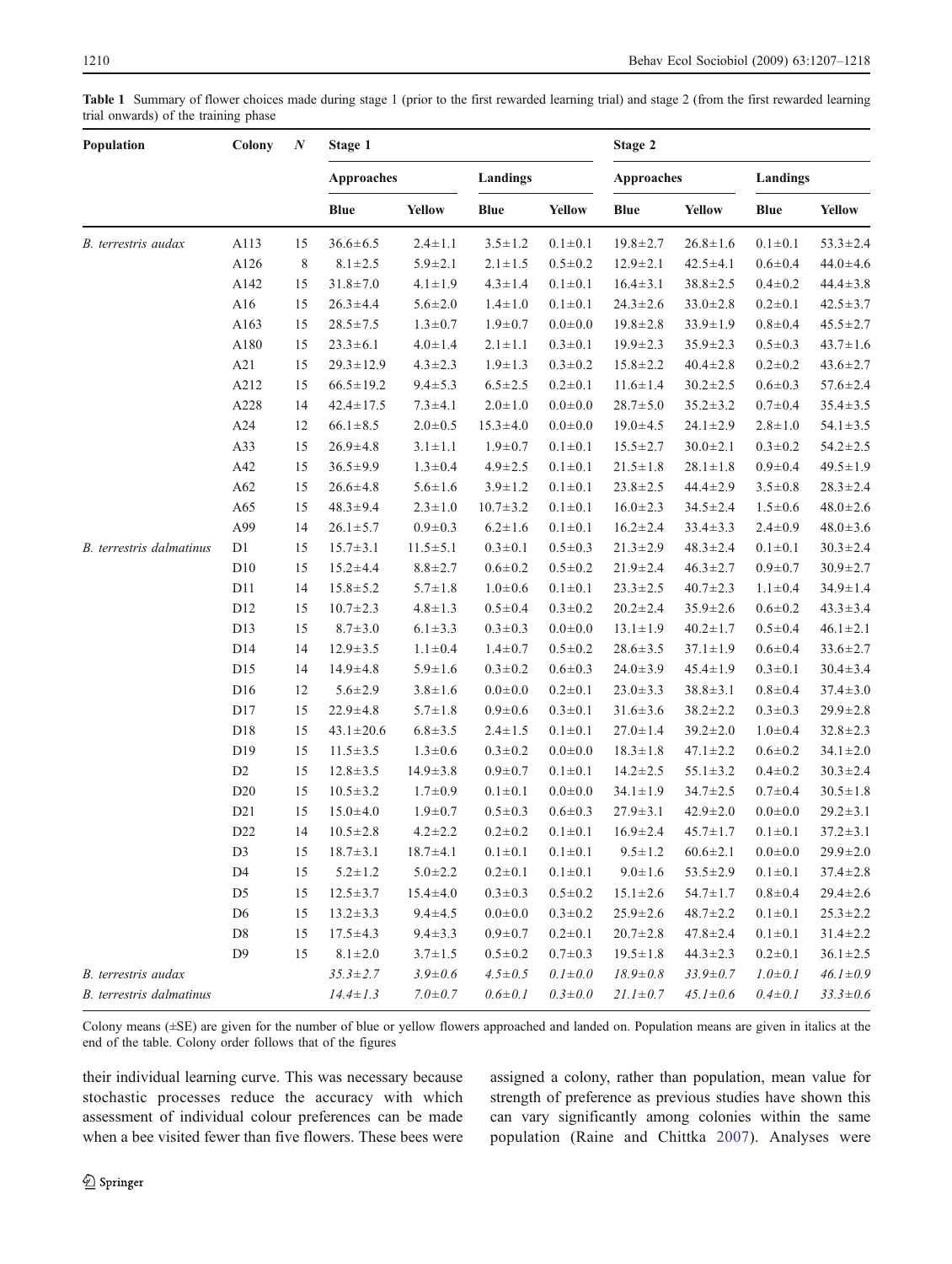repeated omitting individuals for which mean values for strength of preference were assigned to ensure this procedure did not introduce artefacts (see details below). Learning curves were fitted to the 11 points (starting level and 10 choice bins) for all individual bees, using a first order exponential decay function  $(y = y_0 + Ae^{-x/t})$  in Microcal Origin® (Raine et al. [2006b](#page-11-0)). Overall differences between the learning performance of B. terrestris dalmatinus and B. terrestris audax were assessed by comparing two curve derived parameters. First, the slope coefficient  $t$ , is inversely proportional to learning speed, i.e. fast learning bees have a low t value. Second, the y asymptote,  $y_0$ , denotes the saturation performance level of learning in this task.

#### Statistical analysis

All colour preference measures for stage 1 were analysed using nested ANOVAs. The dynamics of learning during stage 2 were analysed using both repeated measures ANOVA for numbers of lands and approaches (based on colony average performance during each consecutive bin of 10 choices), and nested ANOVA for individual learning curve parameters (the population–colony interaction was used as the error term for the population effect). Strength of blue preference data were arcsine-square root transformed to normalize residuals, and persistence of blue preference and learning speed  $(t)$  were natural log transformed. The Greenhouse–Geisser correction was used for within-subject effects where the assumption of sphericity was not met. The relationship between the initial strength and persistence of blue preference over time was examined by calculating the Spearman rank correlation for each population, because at least one variable in each population had a non-normal distribution that could not be corrected by transformation. All tests including the strength of blue preference were run excluding bees that made fewer than five choices during stage 1, i.e. before probing their first rewarding (yellow) flower, because the strength of their colour preference had to be estimated from the colony average preference.

Twelve individual bees showed no appreciable learning during the task, and the software generated "learning curves" that were essentially horizontal lines for these individuals. The  $t$  values of these bees were either very high (>400) or negative and could thus have a strong influence on colony means. Therefore, bees with  $t$  values above 400 (1 of 213 B. terrestris audax and 5 of 308 B. terrestris dalmatinus), or negative values (one B. terrestris audax and five B. terrestris dalmatinus) were excluded from analyses. However, this had no effect on the significance of any tests. In three B. terrestris dalmatinus colonies, the starting level (strength of blue preference) for learning curves had to be estimated for a large proportion of bees ( $n = 7/15$ , 9/15 and 8/12). Therefore, analyses involving learning curve derived

parameters were run both including and excluding these three colonies. However, removal of these colonies had no impact on the observed differences, so only results from analyses including all colonies are presented here.

## Results

In total, we trained 570 bees (241 B. terrestris audax from 15 colonies; 329 B. terrestris dalmatinus from 21 colonies), of which 28 B. terrestris audax and 21 B. terrestris dalmatinus did not complete the learning task (19 B. terrestris audax and 5 B. terrestris dalmatinus never probed a yellow flower, and 9 B. terrestris audax and 16 B. terrestris dalmatinus ceased foraging before completing the task: i.e. did not make 100 flower choices including the first time they probed a yellow flower). Learning performance (number of trials to reach criterion, and learning speed) was assessed for all 521 bees that completed the learning task (213 B. terrestris audax and 308 B. terrestris dalmatinus).

## Initial strength of blue preference

Most bees tested (i.e.  $85\%$  of those making  $\geq 5$  pre-yellow probe choices:  $n = 423$ ) chose more blue flowers than yellow before probing their first rewarding yellow flower. However, the initial strength of blue preference was significantly ( $F_{1,34} = 26.35$ ,  $P < 0.0001$ ) weaker in B. terrestris dalmatinus (mean  $\pm$  SE, 69.8  $\pm$  1.6%) than in B. terrestris audax (88.6  $\pm$  1.1%), despite significant variation among colonies within populations (colony–population interaction— $F_{34,387} = 3.91, P \le 0.0001$ ; Fig. [1\)](#page-5-0).

Persistence of blue preference over time

Considerable variation in the number of choices made before probing a rewarding flower (i.e. during stage 1) was seen among individual bees within many colonies, irrespective of population (Fig. [2\)](#page-6-0). For example, in one B. terrestris audax colony (A212), one bee made 373 flower choices before probing the first yellow flower, whilst another probed a yellow as its first flower choice. On average, B. terrestris audax inspected and sampled twice as many flowers (mean  $\pm$  SE, 43.90  $\pm$  3.25) as *B. terrestris* dalmatinus (22.3  $\pm$  1.76) during stage 1 ( $F_{1,34}$  = 29.19,  $P < 0.0001$ ; Fig. [2](#page-6-0)). The persistence of the blue preference, as measured by the number of landings on blue flowers, was also variable among colonies within populations (colony– population interaction— $F_{34,485}$  = 2.92,  $P < 0.0001$ ) but differed significantly between populations ( $F_{1,34} = 46.27$ ,  $P < 0.0001$ ). On average, *B. terrestris audax* landed on a larger number of blue flowers (mean  $\pm$  SE, 4.49  $\pm$  0.53) than B. terrestris dalmatinus  $(0.57 \pm 0.11)$  before probing a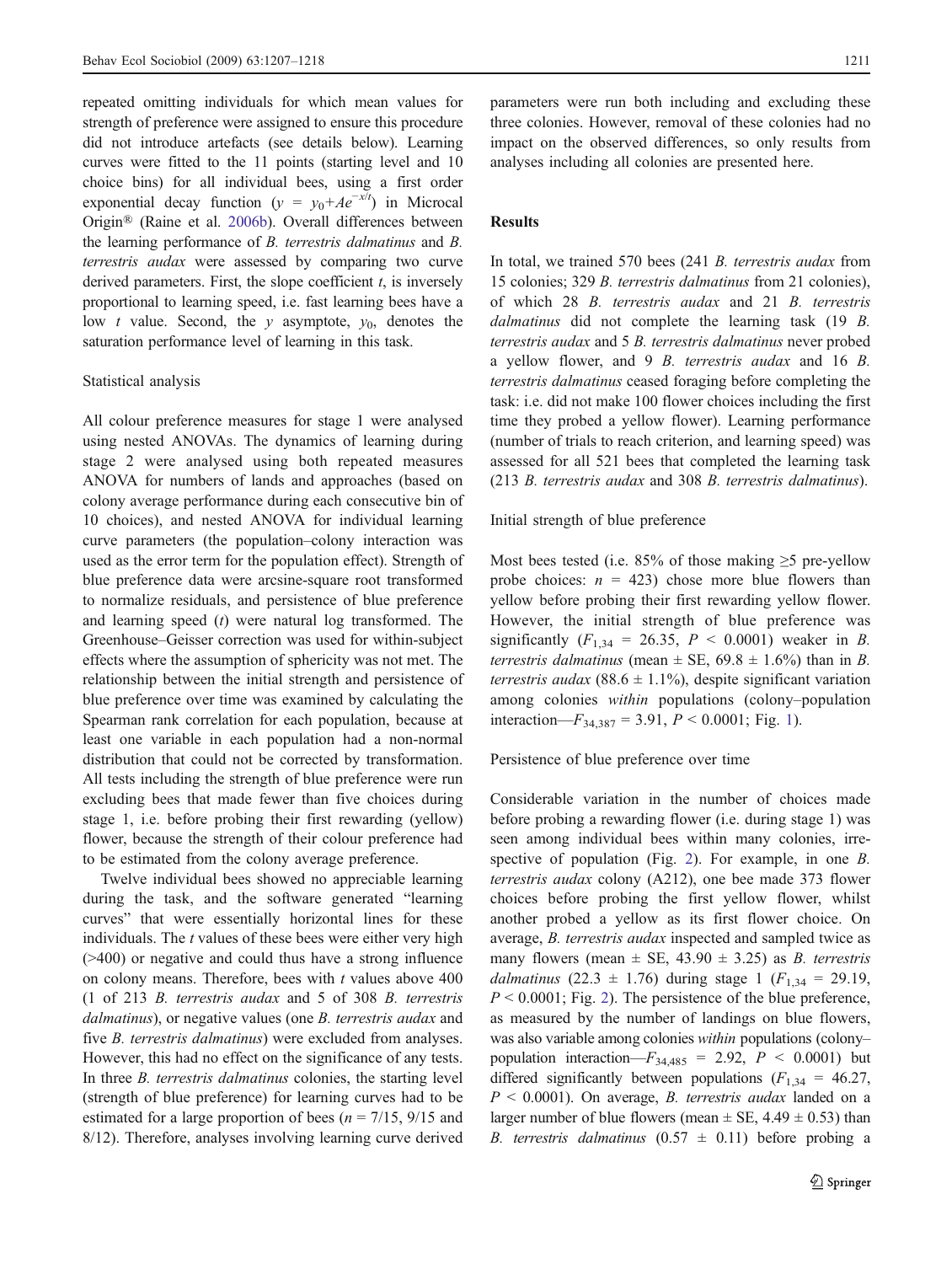<span id="page-5-0"></span>

Fig. 1 The mean  $(\pm SE)$  strength of blue preference for 15 colonies of B. terrestris audax (grey bars) and 21 colonies of B. terrestris dalmatinus (white bars). Blue preference is the mean proportion of

blue flowers chosen during bins of 10 flower choices before the first rewarding yellow flower was probed. Colonies are ordered alphanumerically and the same order is used in all figures

rewarding flower for the first time. Furthermore, a greater proportion of B. terrestris audax foragers (7.9%) failed to probe a yellow flower compared to B. terrestris dalmatinus  $(1.5\%)$ .

Relationship between strength and persistence of blue preference

Strong blue preferences were more persistent (as measured by the number of landings on blue flowers in stage 1) than weak preferences in both populations (B. terrestris audax  $r_s = 0.209$ ,  $n = 193$ ,  $P = 0.004$ ; *B. terrestris dalmatinus*  $r_s = 0.306$ ,  $n = 230$ ,  $P < 0.001$ ). Similarly, bees with strong blue preferences also approached more blue flowers than bees with weak preferences (B. terrestris audax $r_s = 0.570$ ,  $n = 193$ ,  $P < 0.001$ ; B. terrestris dalmatinus  $r_s = 0.369$ ,  $n = 230$ ,  $P < 0.001$ ). However, for *B. terrestris* dalmatinus, bees with stronger blue preferences tended to make fewer choices overall (both approaches and landings) during stage 1 prior to feeding from a yellow flower  $(r<sub>s</sub> = -0.274, n = 230, P < 0.001)$ . No such pattern was evident for B. terrestris audax.

Learning performance

#### 1. Trial-based learning: landing behaviours

Considering each landing behaviour as a learning trial (where landing on yellow is positive and blue, negative reinforcement) across the entire task, we found that the British population, B. terrestris audax, required a significantly  $(F_{1,34} = 25.86, P \le 0.0001)$  greater number of learning trials  $(16.49 \pm 0.70)$  than the Mediterranean population, B. terrestris dalmatinus (11.38  $\pm$  0.19), before reaching the criterion of 10 consecutive yellow landings. Although most (85%) bees tested started out with a preference for blue, the majority (72.8%) never landed on a blue flower again (Table [1;](#page-3-0) Fig. [3](#page-7-0)a,b) after feeding from the first yellow flower (stage 2, B. terrestris audax— $n = 144/213$ ; B. terrestris dalmatinus— $n = 234/308$ ). On average, the remaining  $(27.2\%)$  bees landed on fewer than three  $(2.52 \pm 0.19)$  blue flowers (*B. terrestris audax* =  $3.19 \pm 0.31$ ; *B. terrestris* dalmatinus =  $1.89 \pm 0.89$ ; Fig. [3a](#page-7-0),b). Hence, when looking at flower landings only, the majority of bees effectively exhibited one-trial learning: i.e. they required only one rewarding exposure to associate yellow with reward.

To investigate the learning dynamics from the first reinforced learning trial onwards (stage 2) in more detail, we compared the number of positive learning trials (landing on yellow flowers) per bin of 10 choices (all approaches and landings). Both populations showed distinct learning during stage 2: i.e. on average, they increased the number of yellow flowers on which they landed per bin of 10 choices (Fig. [3a](#page-7-0),b). However, the dynamics of this improvement differed between populations: the number of yellow landings increased more rapidly with experience for B. terrestris audax than *B. terrestris dalmatinus* (population–bin interaction- $F_{8,3,4283,3} = 8.86, P < 0.001$ ; Fig. [3a](#page-7-0),b).

## 2. Effects of approach flights on learning

When looking exclusively at flower landings (the most "determinate" of flower choices), there is risk of overlooking a much more gradual learning process. The learning procedure requires both the association of yellow with reward, and the suppression of the innate attraction to blue flowers. While the number of landings on blue flowers dropped rapidly after the first rewarding learning trial (Fig. [3](#page-7-0)a,b), the frequency of approach flights to blue flowers declined much more slowly during stage 2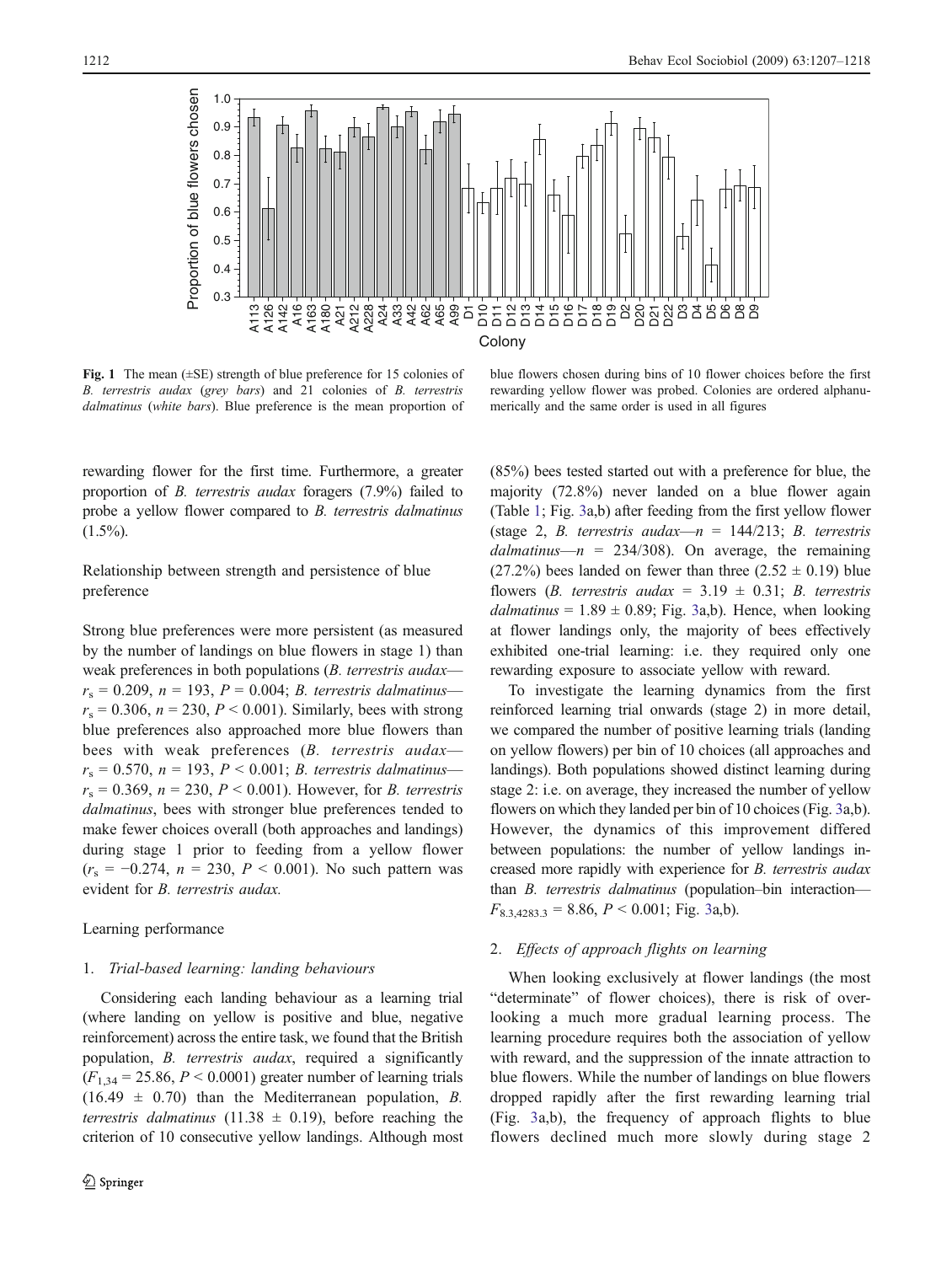<span id="page-6-0"></span>

Fig. 2 Mean  $(\pm SE)$  number of flower approaches (top panel) and landings (bottom panel) made by bees prior to their first positive learning trial (i.e. during stage 1). Blue flowers are shown by grey

bars and yellow flowers are shown by white bars. In each panel, data from each population are segregated by a dashed vertical line

(Fig. [3c](#page-7-0),d). Both populations showed a strong reduction in the number of blue flowers approached, but the rate of change was greater for *B. terrestris audax* (population-bin interaction— $F_{7,2,4009.9} = 7.02$ ,  $P < 0.001$ ). The number of yellow flowers approached during stage 2 showed a slight increase in both populations (bin— $F_{8.8,4640.6}$  = 55.31,  $P < 0.001$ ), but overall, *B. terrestris dalmatinus* approached significantly more yellow flowers than *B. terrestris audax* (population— $F_{1,519} = 131.32, P \le 0.001$ ). These changes in behaviour, towards both rewarding and unrewarding flowers, clearly show that an approach flight represents a choice for a particular flower (even if the approach does not lead to the bee landing on that flower), and is therefore indicative of the bee's preference (innate at first, then learnt).

# 3. Effect of all choices on learning

As learning is demonstrated by changes in both the number of landings (Fig. [3a](#page-7-0),b) and approaches (Fig. [3](#page-7-0)c,d), both of these behavioural categories need to be considered simultaneously. Hence, for this analysis, both approaching and landing on yellow flowers were considered correct choices. Learning speed (t) varied significantly among colonies within populations (Fig. [4a](#page-8-0); colony–population interaction— $F_{34,473} = 1.70$ ,  $P = 0.010$ ). However, there was no significant difference in learning speed between populations ( $F_{1,34} = 0.86$ ,  $P = 0.361$ ), although *B. terrestris* dalmatinus were on average slightly slower learners (mean± SE,  $t = 28.9 \pm 2.0$ ) than *B. terrestris audax* ( $t = 23.34 \pm 1.7$ ). Both populations achieved a high level of accuracy by the end of stage 2 (Fig. [4](#page-8-0)b) and were close to the saturation levels of learning  $(y_0)$ . These predicted saturation levels of learning did not differ significantly  $(F_{1,34} = 2.31, P = 0.1379)$ , with both populations making less than 1 error (by approaching or landing on a blue flower) in every 10 flower choices  $(y_0 - B$ . terrestris audax =  $0.76 \pm 0.07$ ; B. terrestris dalmatinus =  $0.98 \pm 0.08$ ).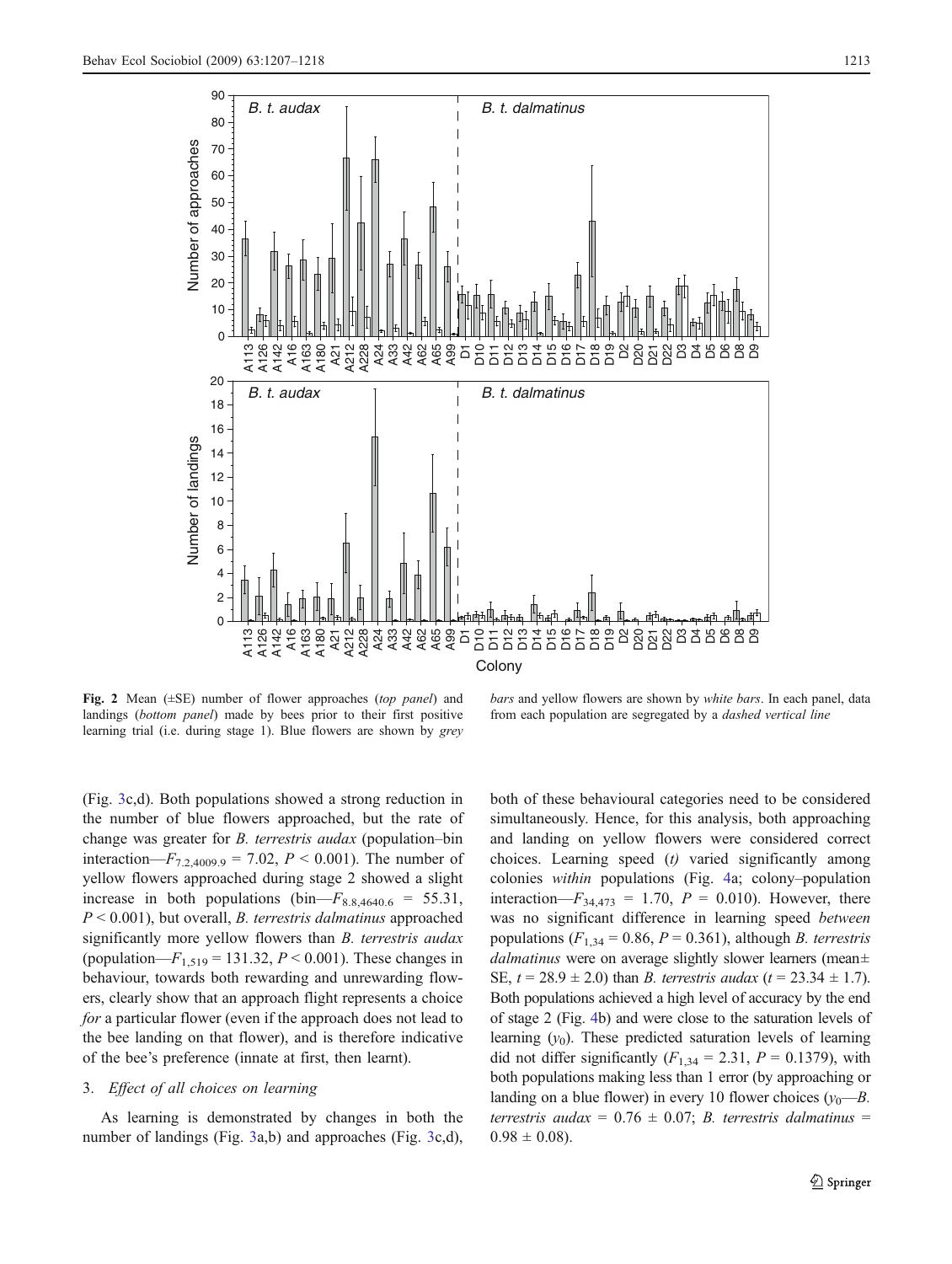<span id="page-7-0"></span>

Fig. 3 Summary of all the flower choices made by *B. terrestris audax* (left panels—a, c) and B. terrestris dalmatinus (right panels—b, d) during stage 2 of training (i.e. during the 100 flower choices starting with the first rewarded learning trial). Choices are broken down into

the mean  $(\pm SE)$  number of blue (grey bars) and yellow (white bars) landings (top panels—a, b) and approaches (bottom panels—c, d) made during consecutive bins of 10 flower choices

#### Influence of blue preference on learning

Initial blue preference had a strong influence on overall learning performance (learning curves based on analysis including both approaches and landing on yellow flowers as correct choices) in both populations (Fig. [4b](#page-8-0)). The average learning curve for B. terrestris audax started from a much stronger initial blue preference which also persisted for a considerably greater number of flower choices compared to the curve for B. terrestris dalmatinus. On average, B. terrestris dalmatinus made fewer errors, i.e. they chose rewarding yellow flowers more frequently, than B. terrestris audax until 100 flower choices had been made, at which point the population average learning curves cross. After this point, both population learning curves have

almost reached saturation performance  $(y_0)$ , with B. terrestris dalmatinus making a greater number of errors.

#### **Discussion**

We demonstrate that the strength and persistence of colour preference in B. terrestris varies among individuals, colonies and populations. The British population, B. terrestris audax, had a significantly stronger blue preference than the south-eastern European population, B. terrestris dalmatinus (Fig. [1\)](#page-5-0). Furthermore, this blue preference was much more persistent in B. terrestris audax, even though blue flowers were completely unrewarding (Fig. [2](#page-6-0)). These differences in colour preference influenced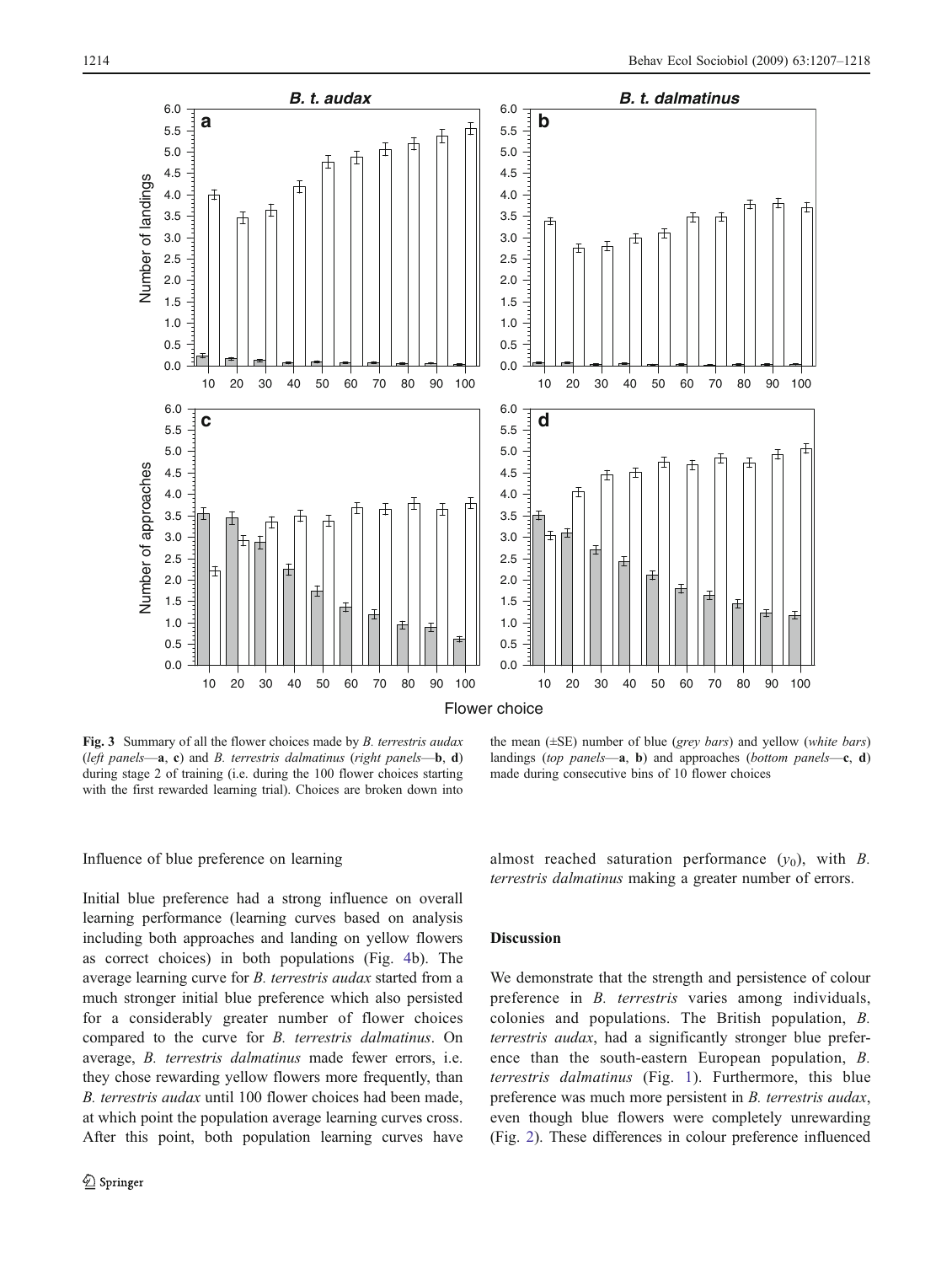<span id="page-8-0"></span>



Fig. 4 Summary of learning performance for which all approaches to, and landings on, yellow flowers were deemed correct choices. a Mean  $(\pm SE)$  learning speed of 15 B. terrestris audax colonies (grey bars) and 21 B. terrestris dalmatinus colonies (white bars). Learning speed ( $t$ ) is the decay constant from the learning curves with low  $t$  values indicating fast learning bees. b Average population learning curves fitted to mean proportions of errors made by bees within each population. The average curve of *B. terrestris audax* is shown by the

the overall shape of the population learning curves such that *B. terrestris audax* made a greater number of errors (i.e. chose unrewarding blue flowers more frequently) than B. terrestris dalmatinus during the learning process. However, the average performance of B. terrestris audax in this learning task was equal to that of B. terrestris dalmatinus after 100 flower choices (Fig. 4b).

The observation that *B. terrestris audax* had a significantly stronger innate blue preference than B. terrestris dalmatinus is surprising given the relatively consistent strength of blue preference seen in all other B. terrestris populations (including B. terrestris dalmatinus) tested to date (Chittka et al. [2004;](#page-10-0) Raine et al. [2006a\)](#page-11-0). Our paradigm involved a choice between just two colours compared to six in previous studies (violet (bee UV-blue), blue (bee blue), white (bee blue-green), yellow, orange and red (all bee green)), which might affect the relative preference for blue over yellow.

We also found that the initial blue preference of B. terrestris audax was more persistent in comparison to that of B. terrestris dalmatinus, even though no rewards were present in blue flowers. Although there were significant differences between populations in both strength and persistence of blue preference, the same positive correlation between strength and persistence of blue preference (over yellow) exists within both populations. This means that an individual (B. terrestris audax or B. terrestris dalmatinus) bee with a stronger blue preference landed on, and thus sampled, a greater number of blue flowers before landing

black line and the curve for B. terrestris dalmatinus is shown by the grey line. Filled circles are the mean  $(\pm SE)$  number of errors per 10 choices for B. terrestris audax and open squares are mean errors for B. terrestris dalmatinus. For each population, the first data point is indicated by a triangle that represents the mean strength of initial blue preference on the  $y$  axis, and the mean number of choices made before probing the first yellow, rewarding flower on the x axis

on and feeding from a yellow flower (than individuals with weaker initial blue preferences). Furthermore, bees from both populations with stronger blue preferences approached more blue flowers suggesting that approach flights (which give bees no direct feedback on the reward status of a flower) are important in the learning process. We also found that in B. terrestris dalmatinus (but not in B. terrestris audax), bees with the strongest preference for blue make the fewest overall flower choices during stage 1. Since these bees (with stronger blue preferences) inspect a greater number of blue flowers, we can conclude that they must approach fewer yellow flowers.

Intuitively, this observation for B. terrestris dalmatinus seems at odds with what we might expect, i.e. that bees with a strong blue preference would make more flower choices overall before probing a yellow flower. However, in both populations, bees with a strong preference for blue landed on a higher proportion of the blue flowers they approached, thus giving them the opportunity to learn that they contained no rewards. Bees with a strong blue preference are therefore likely to receive greater negative reinforcement from blue flowers, potentially leading them to sample yellow after fewer flower choices (Rescorla and Wagner [1972](#page-11-0)). The fact that this only occurred in B. terrestris dalmatinus potentially indicates a population level difference in bees' sensitivity to negative feedback from non-rewarding, but preferred colours.

Although we see strong variation in the number of flower choices (either all choices or only landings) made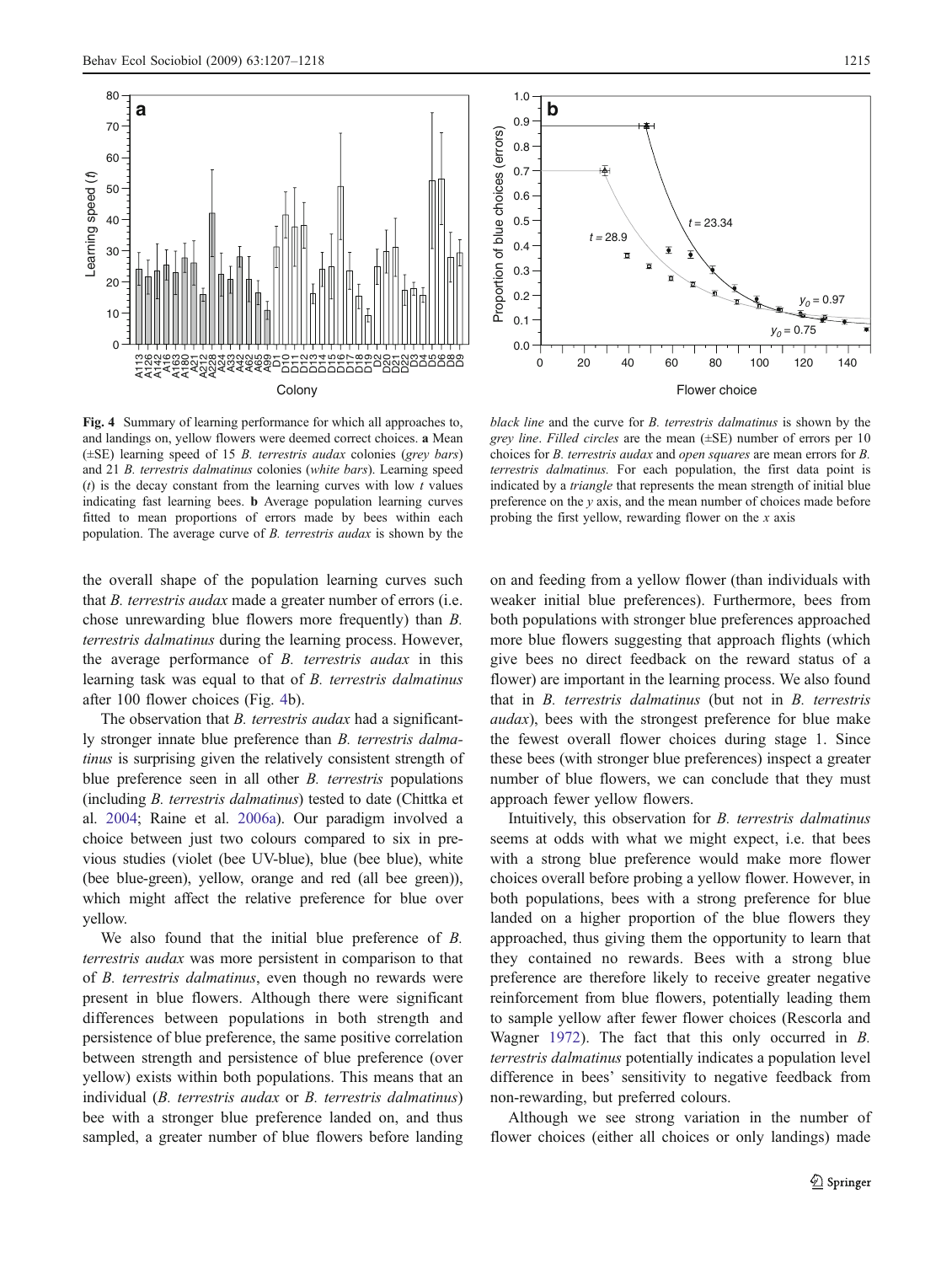before their first rewarding learning trial (during stage 1), almost all subsequent landings (during stage 2) were on yellow flowers (Fig. [3a](#page-7-0),b): i.e. bees effectively exhibit onetrial learning if approaches are not taken into account. However, while bees receive direct positive feedback from imbibing sucrose rewards when they sample a yellow flower, it also seems that they are learning something about the flowers by performing inspection flights, and that this behaviour changes as learning progresses (Fig. [3c](#page-7-0),d). Whilst bees could be visually assessing the presence (or absence) of a droplet of odourless sucrose solution, this is unlikely as rewards (presented in a recessed well in the upper surface of the flower) were concealed from the bee's line of sight as it approached from the side, typically level with (or just below) the level of the flower. Approach flights to yellow could also serve to familiarise the bee with these flowers, as a kind of preparation for landing: for example by assessing the safety of the flower by scanning for potential predators (Gonçalves-Souza et al. [2008](#page-10-0); Ings and Chittka [2008](#page-10-0); Yokoi and Fujisaki [2009\)](#page-11-0). The frequency of inspection flights is informative as the relative frequencies of approaches to yellow and blue flowers change over time with increasing individual experience of the task. Notably, shortly after a bee probes a yellow flower for the first time, the proportion of all approaches made to blue starts to fall (Fig. [3](#page-7-0)c,d).

These results differ somewhat from those of earlier studies, of both pattern learning in honeybees (Giurfa et al. [1999\)](#page-10-0) and scent learning in bumblebees (Molet et al. [2009](#page-10-0)), in which choices were assessed using both approach flights and touches/landings on targets. In unrewarded extinction trials, Giurfa et al. ([1999\)](#page-10-0) found that honeybees touched the trained pattern with their antennae significantly more often than the alternative, but that approach flights were uninformative indicators of choice. Similarly, observations of bumblebees discriminating between visually identical (unrewarded) artificial flowers based on scent cues, showed that approach flights were a much less informative choice measure than landings (Molet et al. [2009\)](#page-10-0). In both previous studies, the frequency of approach flights to the trained target did not differ significantly from chance performance. In contrast, our results showed the frequency of both inspection (approach) flights and landings on each flower colour changed over time with experience of the task, suggesting that both these behaviours are meaningful indicators of choice. However, choosing a flower is a hierarchical procedure and landing should be interpreted as a stronger choice indicator than an inspection flight (which did not progress into a landing).

Results of comparisons of learning performance between populations depend to some extent on which behaviours are considered a 'correct' choice. If we consider only positive and negative learning trials as important, i.e. landings on yellow and blue flowers respectively, we see that B. terrestris dalmatinus reached the performance criterion after significantly fewer learning trials than B. terrestris audax (mean  $\pm$  SE = 11.38  $\pm$  0.19 vs. 16.49  $\pm$  0.70). However, focusing on the learning dynamics after the first rewarding trial (during stage 2), we see a somewhat different picture as task performance changes more rapidly in B. terrestris audax than B. terrestris dalmatinus. B. terrestris audax showed a more rapid increase in the number of yellow landings (Fig. [3](#page-7-0)a,b) and a more rapid decrease in number of blue flowers approached (Fig. [3c](#page-7-0),d) than B. terrestris dalmatinus with experience of the task. Finally, when all choices of yellow flowers (both approaches and landings) were considered as correct, there was no significant difference in learning speed between populations, although the average learning speed of B. terrestris audax was slightly faster (average  $t$  value was lower) than for *B. terrestris dalmatinus*. On average, *B.* terrestris dalmatinus individuals are approaching a greater number of yellow flowers than B. terrestris audax after the first rewarding trial (*B. terrestris dalmatinus* =  $45.11 \pm 0.63$ ; B. terrestris audax =  $33.94 \pm 0.74$  $33.94 \pm 0.74$ ; Table [1](#page-3-0); Fig. 3c,d). Whilst inspecting takes less time than sampling flowers, it seems that *B. terrestris dalmatinus* bees are still wasting time inspecting (but not sampling) potentially rewarding flowers towards the end of the task (stage 2). One possibility is that B. terrestris dalmatinus bees could be approaching flowers which they have already sampled (and emptied of rewards) more frequently than B. terrestris audax. Although this could indicate potential differences in spatial learning and/or memory between populations, future experiments would be needed to examine this further.

Our results provide additional evidence of significant behavioural differences among isolated populations within a single species. Comparative studies of bees typically focus on behavioural differences between species (Heinrich et al. [1977](#page-10-0); Dukas and Real [1991](#page-10-0); Dyer and Seeley [1991](#page-10-0); Raine and Chittka [2005](#page-11-0)); hence, variation among populations (or subspecies) is often overlooked. Interesting behavioural differences in hygienic behaviour (Kamel et al. [2003](#page-10-0)), timing of the onset of foraging (Brillet et al. [2002](#page-10-0)), likelihood of collecting and processing pollen (Fewell and Bertram [2002](#page-10-0)) and learning performance (Lauer and Lindauer [1973;](#page-10-0) Menzel et al. [1973](#page-10-0)) have been shown among populations (or subspecies) of *Apis mellifera* (L.). Similarly, geographically isolated populations of B. terrestris differ in a number of sensory and behavioural traits, including ability to detect flowers (Spaethe et al. [2001;](#page-11-0) Chittka et al. [2004;](#page-10-0) Skorupski et al. [2007](#page-11-0)), foraging performance (Ings et al. [2006\)](#page-10-0) and learning ability (Chittka et al. [2004\)](#page-10-0). Such population (or subspecies) level behavioural differences are likely to be ecologically relevant and deserve further attention.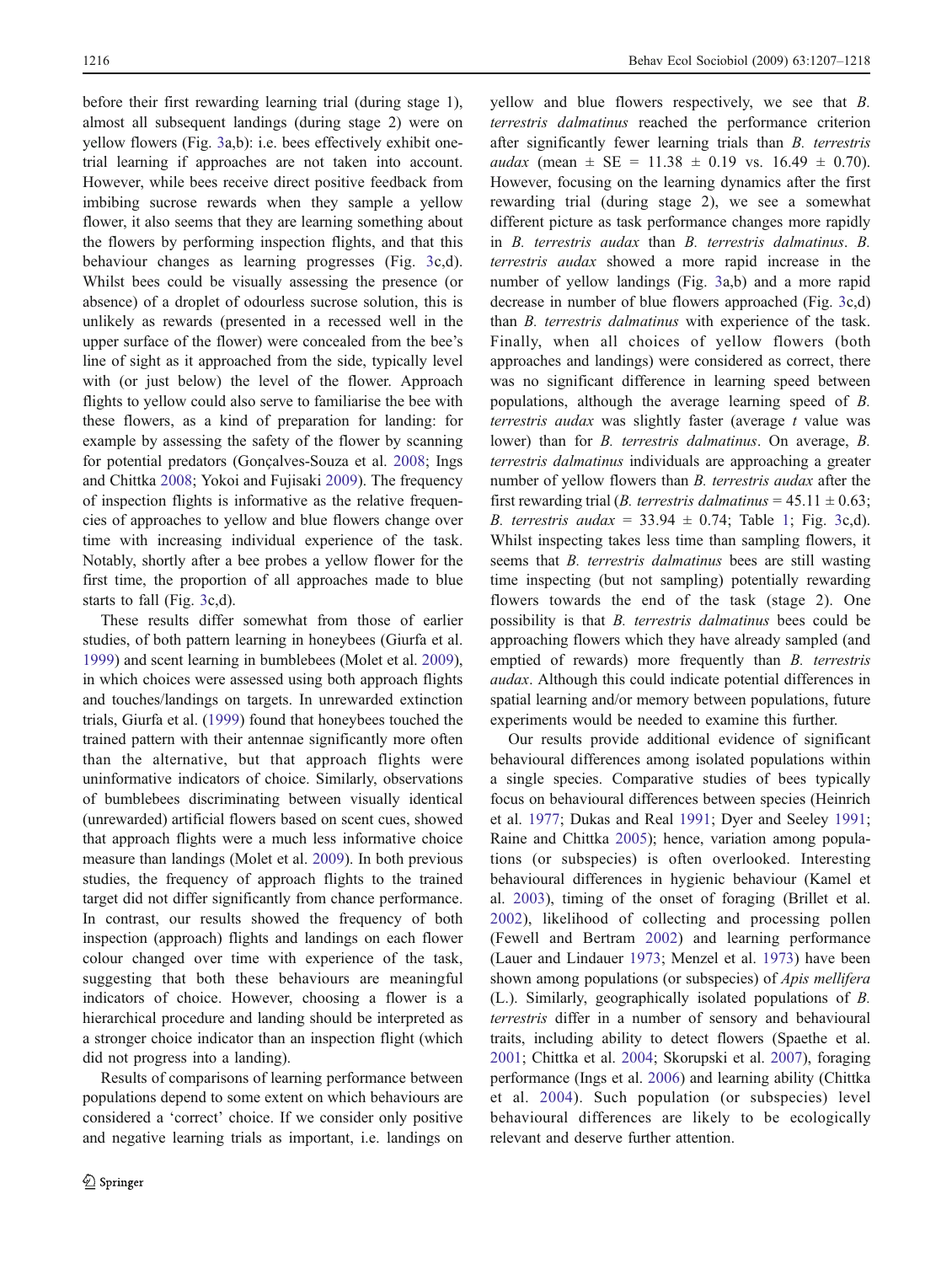<span id="page-10-0"></span>The results of this study raise a number of questions about the potential adaptive significance of colour preferences. In particular, it would be very interesting to quantify the ecological significance of the persistence of colour preference by correlating it with foraging success and fitness in natural habitats, and by quantifying the volatility of the floral market (i.e. how frequently the most rewarding flower species change over time) in the respective habitats to which these B. terrestris populations should be locally adapted. It is also possible that the behaviour of commercially reared B. terrestris dalmatinus is no longer representative of its natural counterparts, and that selection and/or chance processes in the breeding programme have caused the commercially available stock to diverge from their ancestors. However, even if we assume a conservative scenario in which the behaviour of the two natural populations (B. terrestris audax and B. terrestris dalmatinus) are indistinguishable, then the observation that multiple and strong differences in behaviour could be generated in only 20 years since the start of commercial bumblebee rearing (Velthuis and van Doorn [2006](#page-11-0)) is in itself interesting, and indicative of high evolvability of the traits under investigation here. Finally, because B. terrestris dalmatinus is now used for commercial pollination purposes in the UK (Ings et al. 2005; Ings et al. 2006; Velthuis and van Doorn [2006](#page-11-0)), the commercial stock are interacting with native *B. terrestris audax* and their relative success in the wild might be directly determined by the extent to which their floral colour preferences and learning behaviour are adaptive in the local pollination market.

Acknowledgements We would like to thank Oscar Ramos Rodríguez for his assistance with colony rearing, maintenance and testing bees and Zainab Afzal, Chris Armstrong, Denise Barrow, Samiya Batul, Rosa Hardt, Amanda Hill, Sibel Ihsan, Anna Lo, Natalia Lopez, Nicole Milligan, Rohini Simbodyal, Ralph Stelzer, Matthew Wallace and Tulay Yilmaz for their help with the experiments. This study was supported by a Queen Mary College Scholarship and University of London Central Research Fund grant (CRFT1C7R) awarded to TCI and an NERC grant (NER/A/S/2003/00469) awarded to LC and NER. The experiments comply with the current laws of the country in which they were performed.

#### References

- Banschbach VS (1994) Colour association influences honey bee choice between sucrose concentrations. J Comp Physiol A 175:107–114
- Brillet C, Robinson GE, Bues R, Le Conte Y (2002) Racial differences in division of labor in colonies of the honey bee (Apis mellifera). Ethology 108:115–126
- Chittka L, Ings TC, Raine NE (2004) Chance and adaptation in the evolution of island bumblebee behaviour. Popul Ecol 46:243–251
- Coppée A, Terzo M, Valterova I, Rasmont P (2008) Intraspecific variation of the cephalic labial gland secretions in Bombus

terrestris (L.) (Hymenoptera: Apidae). Chem Biodivers 5:2654– 2661

- de Brito Sanchez G, Chen C, Li JJ, Gauthier M, Giurfa M (2008) Behavioral studies on tarsal gustation in honeybees: sucrose responsiveness and sucrose-mediated olfactory conditioning. J Comp Physiol A 194:861–869
- Dukas R, Real LA (1991) Learning foraging tasks by bees: a comparison between social and solitary species. Anim Behav 42:269–276
- Dyer FC, Seeley TD (1991) Dance dialects and foraging range in 3 Asian honey bee species. Behav Ecol Sociobiol 28:227–233
- Fewell JH, Bertram SM (2002) Evidence for genetic variation in worker task performance by African and European honey bees. Behav Ecol Sociobiol 52:318–325
- Giurfa M, Núñez J, Chittka L, Menzel R (1995) Colour preferences of flower-naive honeybees. J Comp Physiol A 177:247–259
- Giurfa M, Hammer M, Stach S, Stollhoff N, Müller-Deisig N, Mizyrycki C (1999) Pattern learning by honeybees: conditioning procedure and recognition strategy. Anim Behav 57:315–324
- Gonçalves-Souza T, Omena PM, Souza JC, Romero GQ (2008) Traitmediated effects on flowers: artificial spiders deceive pollinators and decrease plant fitness. Ecology 89:2407–2413
- Gumbert A (2000) Color choices by bumble bees (Bombus terrestris): innate preferences and generalization after learning. Behav Ecol Sociobiol 48:36–43
- Heinrich B (1979) Bumblebee Economics. Harvard University Press, Cambridge
- Heinrich B, Mudge PR, Deringis PG (1977) Laboratory analysis of flower constancy in foraging bumble bees: Bombus ternarius and B. terricola. Behav Ecol Sociobiol 2:247–265
- Hurlbert A, Ling Y (2007) Biological components of sex differences in color preference. Curr Biol 17:R623–625
- Ings TC, Chittka L (2008) Speed–accuracy tradeoffs and false alarms in bee responses to cryptic predators. Curr Biol 18:1520–1524
- Ings TC, Raine NE, Chittka L (2005) Mating preference in the commercially imported bumblebee species Bombus terrestris in Britain (Hymenoptera: Apidae). Entomol Gen 28:233–238
- Ings TC, Ward NL, Chittka L (2006) Can commercially imported bumble bees out-compete their native conspecifics? J Appl Ecol 43:940–948
- Kamel SM, Strange JP, Sheppard WS (2003) A scientific note on hygienic behavior in Apis mellifera lamarckii and A. m. carnica in Egypt. Apidologie 34:189–190
- Kelber A (1996) Colour learning in the hawkmoth Macroglossum stellatarum. J Exp Biol 199:1127–1131
- Lauer J, Lindauer M (1973) Die Beteiligung von Lernprozessen bei der Orientierung. Forts Zool 21:349–370
- Lunau K, Maier EJ (1995) Innate color preferences of flower visitors. J Comp Physiol A 177:1–19
- Lunau K, Wacht S, Chittka L (1996) Colour choices of naive bumble bees and their implications for colour perception. J Comp Physiol A 178:477–489
- Marshall J (1935) On the sensitivity of the chemoreceptors on the antenna and fore-tarsus of the honey-bee, Apis mellifica L. J Exp Biol 12:17–26
- Menzel R (1967) Untersuchungen zum Erlernen von Spektralfarben durch die Honigbiene (Apis mellifica). Z Vergl Physiol 56:22–62
- Menzel R (1985) Learning in honey bees in an ecological and behavioral context. In: Hölldobler B, Lindauer M (eds) Experimental Behavioral Ecology. Gustav Fischer Verlag, Stuttgart, pp 55–74
- Menzel R, Freudel H, Rühl U (1973) Intraspecific differences in the learning behaviour of the honey bee (Apis mellifera L.). Apidologie 4:1–24
- Molet M, Chittka L, Raine NE (2009) How floral odours are learned inside the bumblebee (Bombus terrestris) nest. Naturwissenschaften 96:213–219